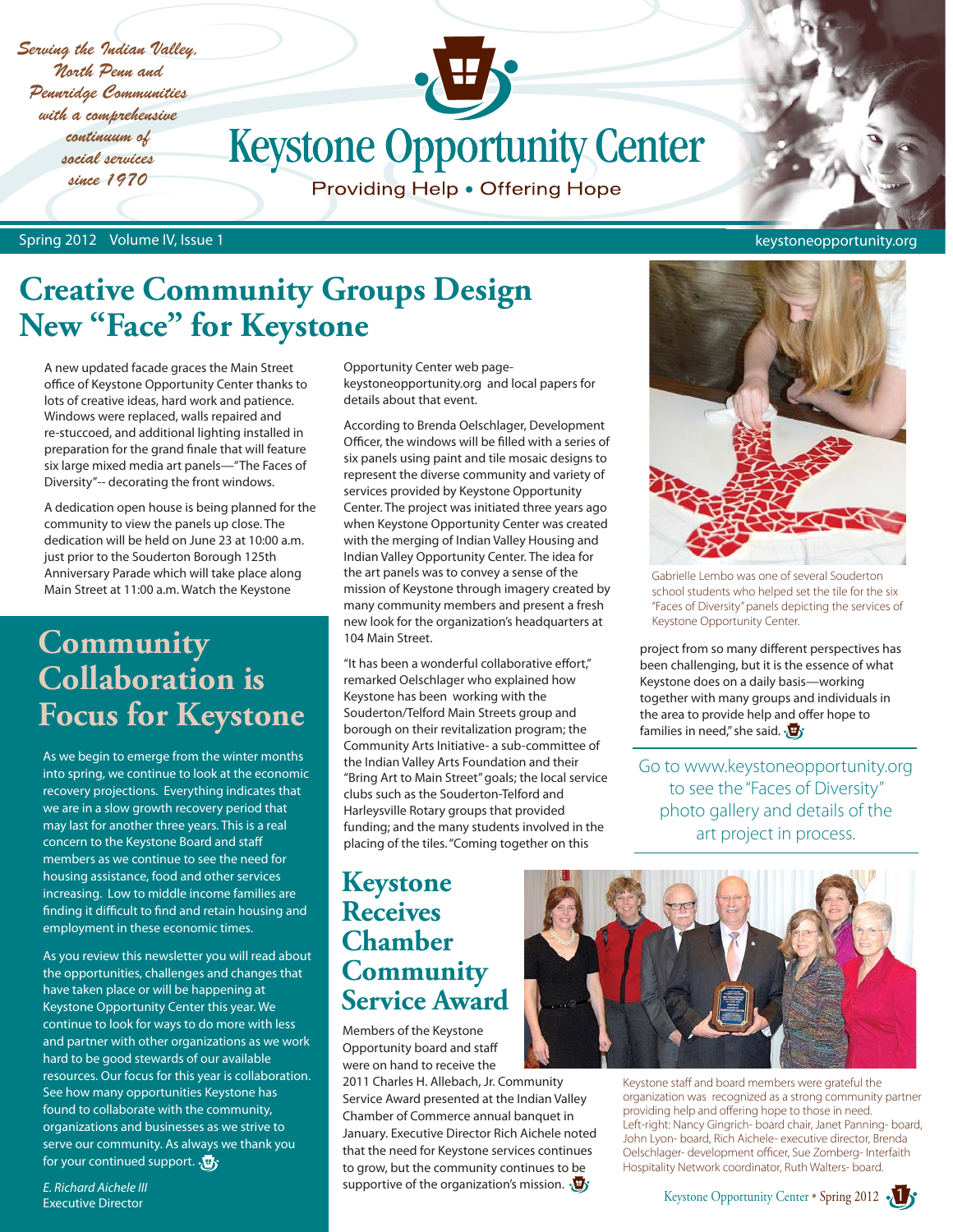## **Providing Help**



Elizabeth Bertolet joined the Keystone staff in January 2012 as a Transitional Housing Case Manager. Her easy-going personality and passion for the mission of Keystone make her a welcome addition to the organization.

## **Transitional Housing-Social Services Staff Expands to Address Increased Needs**

Transitional Housing-Social Services Director Allegra Cressman is glad to have Elizabeth Bertolet on staff to assist with case management for transitional housing clients and social services needs. "It's been a tough year due to many changes in housing funding and programs. We've been working with a reduced staff as well, so having someone with her experience and background join us is a blessing," she said.

Bertolet is familiar with Keystone's service area, having grown up in the Pennridge area. Her family still lives locally, but she has spent most of her adult life in Philadelphia, living, working and attending church in the city. Her work experience includes 15 years in foster care case management with Bethanna, a faith-based group located in Southampton.

When she began looking at Keystone as a possible employer, she was attracted to the "one-stop shop" idea of social services. "I checked our Keystone's web site and was impressed with the number of services provided and the quality of volunteer involvement. It really is a community organization" she said. She enjoys helping meet the basic needs of people at the grassroots level. "I fully support the goal of folks becoming empowered to become

## **Keystone Housing Facts for 2011**

- **Transitional Housing** provided housing and case management for 23 households, serving 37 adults and 47 children
- **Social Services** addressed 2,000 Community assistance phone calls in 2011, providing information and referrals to callers. Average time per caller- 20 minutes.
- **Homelessness Prevention and Rapid Re-housing (HPRP)** program provided help to prevent 13 households from losing their homes and assisted 16 households to relocate to affordable housing situations. A total of 37 adults and 51 children were served in Bucks and Montgomery counties.

**Holiday Giving** community donations included 273 thanksgiving meal packages with over \$7,000 in food gift cards included. Keystone housing, food pantry, education families and homebound clients were provided with meal bags and gift cards. Approximately 125 families received Holiday gifts provided by donors who "adopted" a family.

self-sufficient. Keystone does a good job at helping that happen," she added.

Bertolet is a graduate of Christopher Dock High School with a Bachelor of Science in Sociology and Social Work, minor in Psychology. She is currently in a Masters Program on Restorative Practices in Counseling with the International Institute of Restorative Practices.



Volunteers with the North Penn United Way spent a "Day of Service" on January 23, 2012 working with Keystone on a property being transformed into a housing unit. The building is owned by Univest Corp. of Souderton and many of the volunteers were Univest employees and their families. Univest continues to be a strong community partner with Keystone.



Students at Salford Hills Elementary School participated in the district-wide food drive for Keystone held in February. Each school was asked to contribute items from a pre-designated list to help the pantry stock its supplies of certain items and prevent shortages.

## **Food Pantry Faces Major Reduction in Government Supplies**

While the Keystone food pantry has been blessed with an abundance of community contributions through the holiday season and into 2012, the news from its government sources is not good according to Pantry Coordinator, Cindy Dembrosky. According to recent reports, local food pantries can expect to receive up to 75% less of certain items from their county and state sources.

Dembrosky says it has been about four months since Keystone has received any meat deliveries, but the pantry has been able to provide meat for clients thanks to discount purchases through government agencies. "With community donations of cash and gift cards, we have been able to work with the local grocers and meat

packing companies to purchase other products at discounted prices and continue to provide our clients with protein," she commented. Local stores and food suppliers also donate items to the pantry.

She added that the community support has been tremendous and helps keep the pantry shelves full, noting that there are several food drives being planned by local groups, including the May 12 Stamp Out Hunger campaign by the postal service. She encourages interested donors to check with the pantry or visit the web site (www.keystoneopportunity.org) to find out what items are most needed and when. Cash and gift card donations are also welcomed at any time.

"We try to provide a well-balanced assortment of products so families can prepare healthful meals," said Dembrosky. "That's why we request people to donate specific items from our lists or provide cash so we can purchase things in bulk," she added.

The pantry currently serves approximately 220 households in the Souderton Area School District. **D** 

#### **Keystone Food Pantry Now Open Thursday Evenings—5:00-7:00 p.m.**

Provides easy access for pantry clients unable to pick up during daytime hours. Donations to the food pantry will also be accepted on Thursday evenings.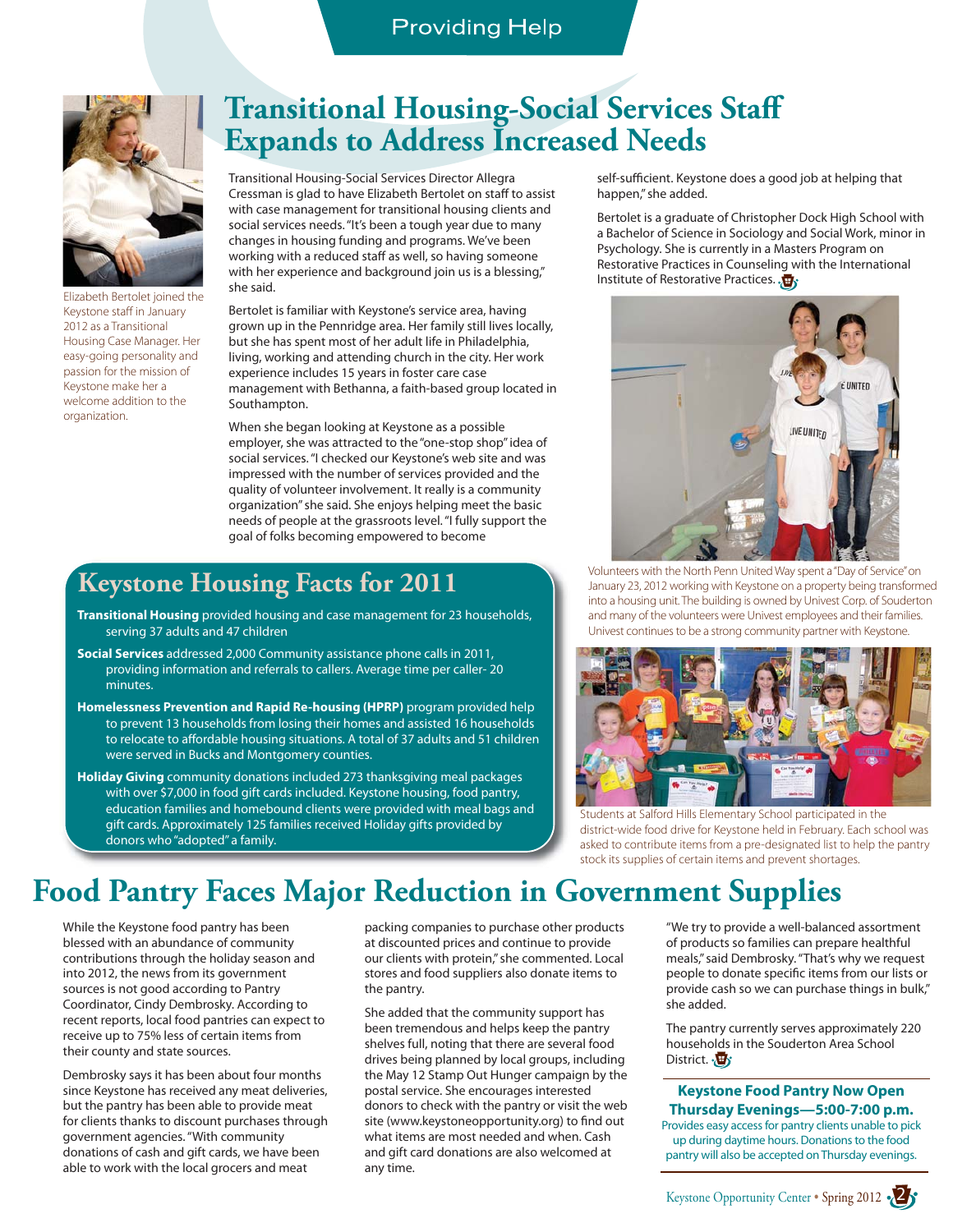# **Family Literacy Program Expands for 2011-2012 School Year**

Thanks to a state-wide re-allocation of education funding, the Keystone Opportunity Center Family Literacy program received additional funds for the 2011-12 school year that allowed it to more than double its capacity.

The program, which serves pre-school children and their parents with kindergarten preparation classes for the kids and English Language Learner, parenting and health education sessions for the adults, now includes about 40 families. Family Literacy runs its four-day a week sessions at two locations September through June. The classes at Souderton Mennonite Church have been running for many years.

The new location, at the North Penn Boys and Girls Club, provides access for families in the Lansdale area. With the expanded program, Family Literacy added five new teachers and a case manager, Janet McBride, to help family members in need of social services.

McBride joined the Family Literacy staff in September at the beginning of the school year. She has spent the first semester learning about the families and becoming familiar with Keystone's many opportunities for clients. Her



background includes teaching and community development at the Haven of Peace Academy in Dar Salaam, Tanzania where she spent 10 years with her family. She is fluent in Swahili and works comfortably with non-English speaking community members. She has a Master of Arts in Biblical Studies with a concentration in Counseling and feels her skills are a good match with the mission of Keystone. She lives with her husband and family in Blooming Glen.

> computer for other research and educational purposes. These sessions will be staffed with qualified Keystone instructors.

A third piece of the Learning Center includes a community volunteer team who will staff the center at designated times for any Keystone clients or community members in need of assistance using a computer. The benefit to users will be the ability to



Photo left: Janet McBride, the Family Literacy case manager meets with individuals and families to provide additional assistance with their class learning as well as with life lessons.

Photo top: Family Literacy children at the new North Penn Boys and Girls Club location enjoy the many activities and learning experiences in the kid-friendly environment.

# **Community Groups Partner with Keystone at New Independent Learning Center**

With the start of tax season, Keystone, along with the AARP Tax Foundation and the North Penn United Way VITA(Volunteer Income tax Assistance) program opened a new computer center at the Indian Valley Public Library. The private office space, provided by the library, was fit with furniture and computer equipment by Keystone Opportunity Center for use as an Independent Learning Center.

#### Knowing that the use by

Keystone clients would not require all the available hours at the center, Keystone worked with the volunteer tax groups to set up a schedule that allows them to utilize the computers and space to assist eligible community members with tax preparation. According to Keystone Executive Director Rich Aichele, the partnership is good for the community served by all the organizations. "We're working together to deliver services to community members in need of the expertise each group can offer," he said.

By mid-March, Keystone will begin scheduling time for its Adult Education and Family Literacy students to participate in on-line computer training sessions, use Rosetta Stone English Language software, seek assistance in employment searches or utilize the



Harold Mellott, a certified AARP tax volunteer, assists a community member with income tax preparation at the new Keystone Independent Learning Center located at the Indian Valley Public Library.

ask questions and get assistance from the knowledgeable volunteers. Two community organizations will be providing the volunteers—the Souderton High School FBLA service club and the local Rotarians, who also provided funds to open the center.

According to Aichele, the goal of the Learning Center will be to encourage Keystone clients and community members to use the computers for learning and to improve their employability. "We hope many will take advantage of the free assistance that will be available to help them along the way to self-sufficiency," he said.

Check the Keystone websitewww.keystoneopportunity.org-for Learning Center hours and information.  $\sqrt{\mathbf{B}}$ 

## **"Smile Day" and Free Haircuts Provide a Special Community Connection**

It is exciting when individuals and businesses want to give back to the community and choose to do so through Keystone. Family Literacy students are grateful too. In February, some families took their children for a free dental exam at Weaver Reckner Dental Group's "Smile Day." Others got free haircuts at Chrysalis Hair Design, a Keystone neighbor on Main Street in Souderton. Linking it to literacy back in the classroom, staff followed up with a session on writing thank you notes to these generous community partners. Other Keystone clients also participated in "Smile Day" and receive hair care at Chrysalis when the owner opens the shop to Keystone once a month.



A Keystone family visited the dentist on "Smile Day" in February. Weaver, Reckner, Reinhart Dental Associates opened its doors at their Souderton office to provide free dental services for children whose families are unable to afford regular care.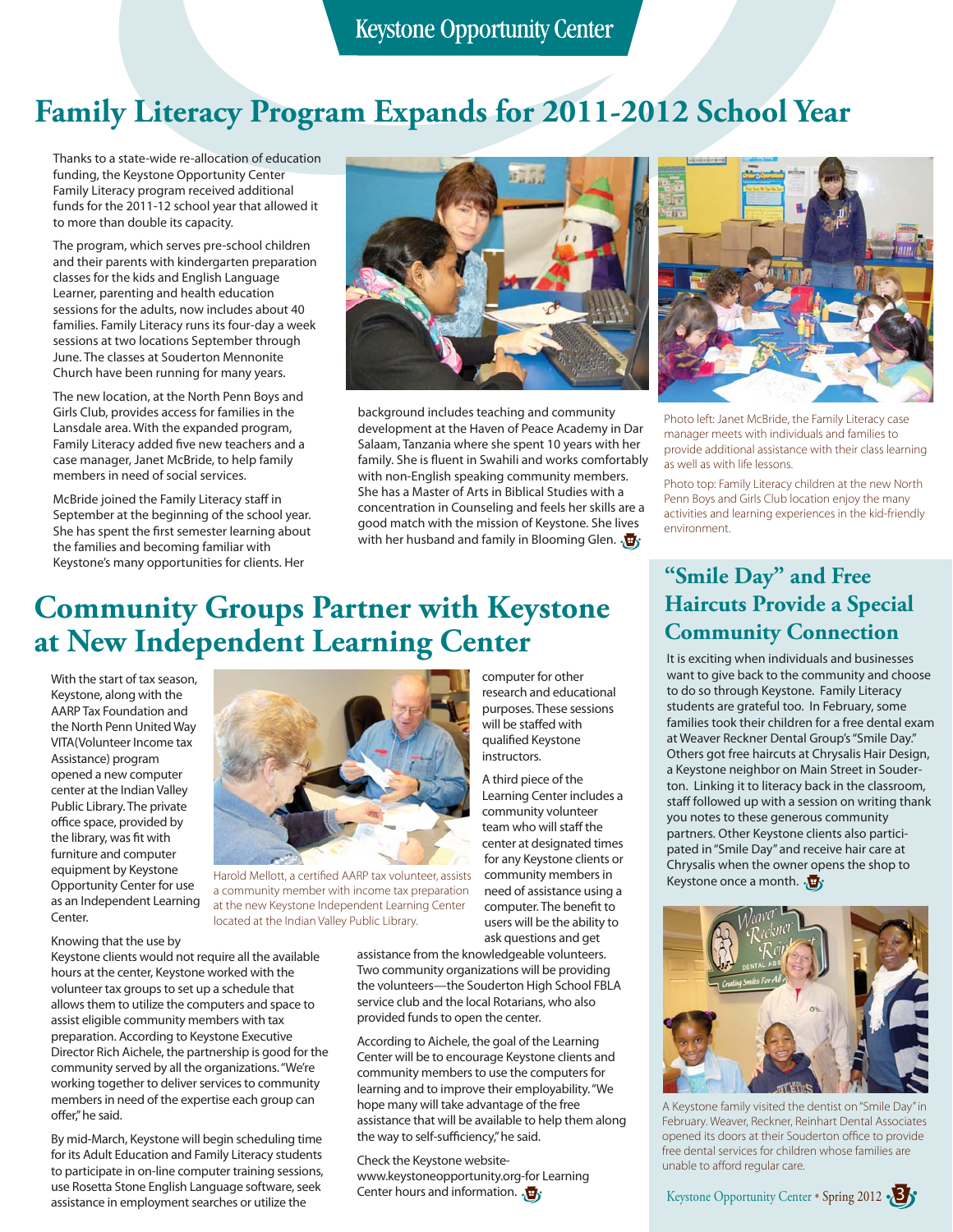## **Keystone Interfaith Hospitality Network Celebrates 15th Year of Housing the Homeless**

For the past fifteen years, the Interfaith Hospitality Network (IHN) has been serving the homeless population in Upper Bucks and Montgomery counties with caring congregations providing a place to sleep, healthy meals, and friendly companionship to those in need. During those 15 years 472 people were welcomed by IHN including 261 children.

Nearly 40 congregations and thousands of volunteers have helped make families feel at home when they have no place to call their own. Keystone Opportunity Center hopes to continue and expand this tradition of helping as it works with local congregations and the national Family Promise model for the IHN shelter program.

According to IHN Director Sue Zomberg, 2012 promises to be a growing year for the Indian

Valley and Upper Bucks Interfaith Hospitality Networks. "We already have commitments from four new congregations who are willing to take on Host Congregation roles. Silverdale Brethren in Christ served in January as a support church with Grace Bible in Souderton. In March 2012, St. Paul's Lutheran Church in Telford is serving as IHN host for its first year. Later this year we will be preparing three new churches for their IHN role," she said.

As Keystone celebrates its 15-year history with the IHN connection, Zomberg is focused on the future as well. "This year we want to increase community and congregational support. Whether it be through increased giving from all 30+ churches, or by new volunteer efforts such as congregation or community members providing informative workshops on topics beneficial to our guests, by sponsoring a special event to benefit our families, or by planning a

# **New IHN Case Manager Joins Keystone**

The IHN program is fortunate to have a new Case Manager. Karen Zehr started with Keystone as IHN Social Worker in February 2012. She comes to Keystone not only with local Bucks County social service experience, but she was also the former IHN co-coordinator at the church where she grew up--Perkasie Mennonite.

According to Zomberg, "Karen has first-hand knowledge of the IHN programs and has stepped right into the case manager role. We are excited to have her here," Zomberg said.

Zehr grew up in the Pennridge community and graduated from Christopher Dock High School. Her parents still live in Silverdale. She attended Eastern Mennonite University with a Bachelor of Arts in Social Work. She has experience working with seniors as well as children in a variety of settings including Souderton Mennonite Homes.

After serving as the IHN coordinator at her home church for seven years, Zehr felt like the IHN case manager was a good fit for her. "I felt like I could jump in and start a new phase of my career at Keystone. It is a family-friendly place to work and there are great people here all working for the same thing," she said. Her husband and five sons live in Telford and attend Salford Mennonite Church.



*The community is invited to a special IHN Open House. See above for details.*  $\overline{\mathbf{F}}$ 



Karen Zehr, Keystone's new IHN case manager spends time with guests and their families at the IHN Day Center.

# **Interfaith Hospitality Network Facts Walking Tours Provide**

**Current churches involved with IHN as hosts or support congregations:** • 31

#### **Total individuals served in 2011:**

• 54 people from 17 families including 33 children

#### **Who we served:**

- Four- two-parent families
- Two- single women
- Eleven families headed by single mothers

#### **Why they needed help:**

- Job loss/less income caused eight families to become homeless
- Domestic violence was the root cause for four families
- Five families came from doubled up homes or overcrowded conditions
- Only three adults had a job upon IHN entrance

#### **Where did they go after Keystone IHN?**

- 13 families moved into Keystone housing programs
- Two were terminated for rules violations
- Two families remain in IHN awaiting housing program openings
- 15 of the 17 heads of households left IHN with jobs!

*To learn more about the Keystone Opportunity Interfaith Hospitality Network programs contact Sue Zomberg 215-723-5430x113 or keystoneopportunity.org*

# **Inside Look at Keystone**

*"I never knew Keystone did so many different things in the community."* 

*"The tour gave me a a fresh look at what Keystone is all about."* 

These are just a few comments from guests who have participated in the Keystone Walking Tours. The tours begin in May and are open to any interested community members. The one-hour visit includes a short presentation at the 104 Main Street headquarters, a walk along Main Street to view several Keystone program facilities and a tasty breakfast treat compliments of Main Street Java coffeehouse.

Space is limited, so please call ahead- 215-723-5430x121. All tours begin at 7:30 a.m. at the 104 Main Street office.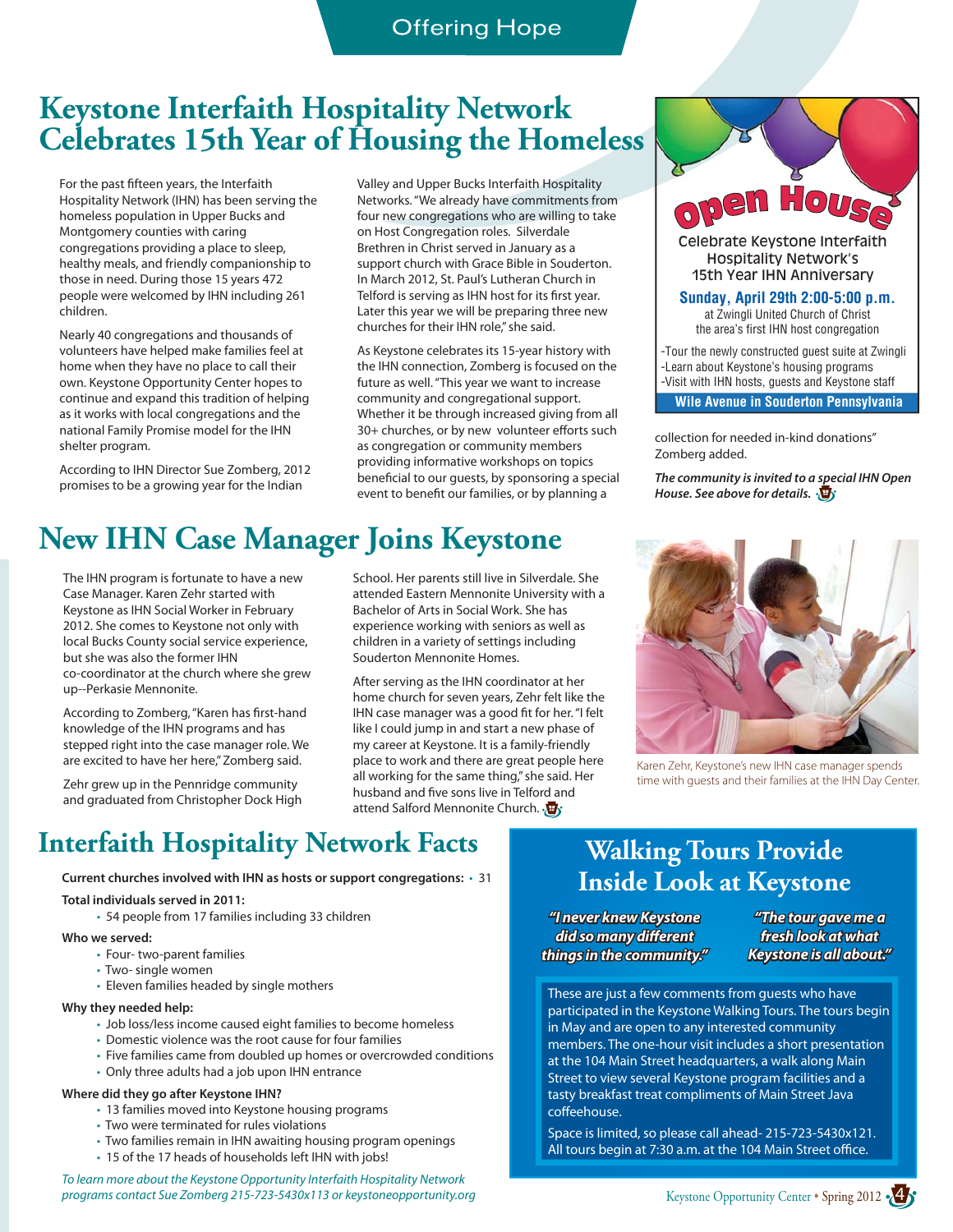# **Adult Education Department Sees Growth in 2011-12**

#### *Capacity has nearly doubled from the previous year*

With the shift in the state education budget, many adult education programs were discontinued for the 2011-12 school year. Keystone remains one of only four non-profit educational organizations funded by the Pennsylvania Department of Education. The adult education programs at Keystone include free classes in English as a Second Language (ESL), GED, and Civics.

According to Adult Education Director Susan Clauser, Keystone's student capacity has nearly doubled from the previous year with 391 students currently registered for 17 classes. "We've added five new teaching staff members and expanded our administrative office to include an Adult Education Case Manager—Gee Hendricks, and an In-House Professional Development Specialist— Patrice Karcher," she said. "The goal behind all adult education has become employability and job improvement for under-employed community members," she commented. The addition of a case manager and development specialist will help students be more prepared for jobs and provide opportunities for teachers to advance their skills as well.

With four additional classes for various skill levels offered at several different times and locations, the program is more accessible to many students. The additional grant funds have allowed Keystone to sub-contract a smaller organization—The Open Line in Pennsburg—to provide more options for GED classes.

While the school year is far from complete, Keystone is proud of the many improvements and accomplishments that both students and staff have achieved so far. In the English Language/Civics classes 15 students passed their U.S. citizenship test. As of January 2012, all ESL, EL/Civics and Family Literacy instructors completed ESL Assessment Training.

#### **New ESL class provides learning opportunity for seniors**

A new ESL class titled "Senior Survival English" has been piloted at the Advanced Living retirement community at Schwenkfeld Manor in Lansdale. Veteran ESL teacher Melanie Swartley has been enjoying her young-at-heart students. The group numbers about 12 regular attendees from a variety of cultural backgrounds including Chinese, Korean, Iranian, and Lebanese.

"When we started the class in September, each group kept to themselves," explained Swartley. Now we are all friends," she said with a big smile. Many of her students were smiling as well. "We love Melanie. She is such a good teacher," said one student in clear crisp English. "She makes us feel comfortable about speaking English. She



Melanie Swartley facilitates fun conversations in the new Senior Survival ESL class held at Advanced Living Retirement Community.

speaks slowly and clearly so we can understand," said another with confidence.

One student remarked, "The class helps us get better with our English. We want to be fluent and understand. It is hard, but Melanie keeps it fun," she said.

When Keystone recognized the large number of immigrant parents moving into the area with their American children, the organization also realized an underserved population with cultural barriers. According to Clauser, "Creating the Senior Survival ESL class has been a long-time goal. I am excited we have been able to offer it," she said. "Just going grocery shopping and being able to read labels or visiting a doctor and understanding how to treat an illness is something many of us take for granted," she said. This class addresses those everyday language dilemmas and more.  $\mathbf{F}$ 

## **Adult Education Case Manager Provides New Opportunities for Students**

When Georgieana "Gee" Hendricks moved to Perkasie a year ago she began teaching ESL and Literacy with Keystone as a way to acclimate herself to her new surroundings. With a background in teaching, a Master of Education and Teaching English to Speakers of Other Languages certificate, experience as a small private school principal and as Director of Community Education for a New Jersey nonprofit group, she was the perfect candidate for the new Keystone case manager position which was created for the 2011-12 school year.

Her desire to immerse herself in her new community and her passion for teaching others has opened many doors of opportunity and experience for the students she serves. Not knowing the local transit system, she eagerly contacted the Mobility Hotline and took a trial run bus ride with a student to check out the "Travel Training" program. She felt it could benefit many Keystone students in need of transportation to jobs and school.

independently as productive citizens.  $\mathbf{F}$ 

She has contacted the Pennsylvania Welcome Center to learn about programs and resources available for new residents and passed along much good advice to Keystone students. As she learns, she hopes to help Keystone

families become better integrated into their communities and more able to live



"Gee" Hendricks, Keystone's new Adult Education Case Manager, works with an ESL student hoping to attend cosmetology school. Hendricks has met individually with this student and many others to assist with writing job applications, practicing interview skills and developing other skills for employment or job improvement.

## **Development Specialist Works with Keystone Teachers**

Patrice Karcher started her career with Keystone as a volunteer ESL tutor, then advanced as a teacher of several levels of ESL and Civics classes. While she continues to teach ESL students, she is also teaching ESL teachers and providing development opportunities for staff members to better serve the students.

Patrice Karcher never expected to be doing what she's now doing with Keystone. Her interest in the organization began with a research project for grad school as she was working on her Education degree. She began volunteering as an ESL tutor, then subbing as a teacher. Her linear progression landed her in the new In-house Professional Development position which keeps her busy working with Keystone teachers.

"It wasn't in my plans," she says about her new position, "but I decided to take the opportunity. Keystone is a great place to be. This is where I want to be. I enjoy my continued teaching in the classroom, but appreciate being able to encourage those around me," she said.

Karcher is a local resident, graduate of Souderton Area High School and Temple University. She lives with her husband and two school-age children in the Lansdale area.  $\mathbf{\Phi}_1$ 



Keystone Opportunity Center • Spring 2012 • 5